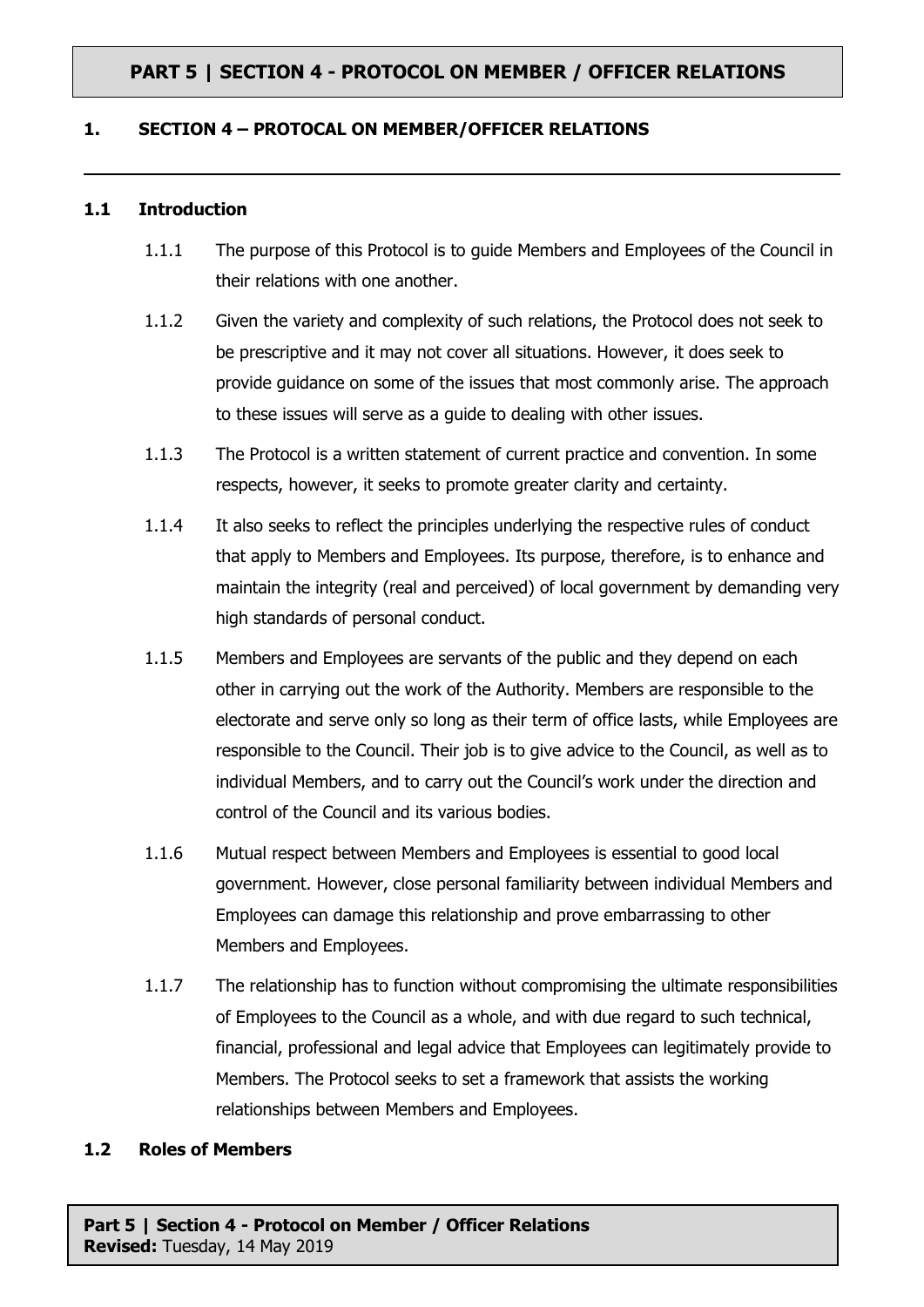Members may undertake many different roles. Broadly these are:

- 1.2.1 Members express political values and support the policies of the party or group to which they belong (if any).
- 1.2.2 Members represent their electoral division and are advocates for the citizens who live in the area.
- 1.2.3 Members are involved in active partnerships with other organisations as community leaders.
- 1.2.4 Members contribute to the decisions taken in Full Council and in its various bodies on which they serve, as well as Joint Committees, Outside Bodies and partnership organisations.
- 1.2.5 Members help develop and review policy and strategy.
- 1.2.6 Members monitor and review policy implementation and service quality.
- 1.2.7 Members are involved in quasi-judicial work through their membership of regulatory Committees.

### **1.3 Roles of Employees**

Briefly, Employees have the following main rules:

- 1.3.1 Managing and providing the services for which the Council has given them responsibility and being accountable for the efficiency and effectiveness of those services.
- 1.3.2 Providing advice to the Council and its various bodies and to individual Members in respect of the services provided.
- 1.3.3 Initiating policy proposals.
- 1.3.4 Implementing agreed policy.
- 1.3.5 Ensuring that the Council always acts in a lawful manner.

### **1.4 Respect and Courtesy**

1.4.1 For the effective conduct of Council business there must be mutual respect, trust and courtesy in all meetings and contacts, both formal and informal, between Members and Employees. This plays a very important part in the Council's reputation and how it is seen in public. It is very important that both Members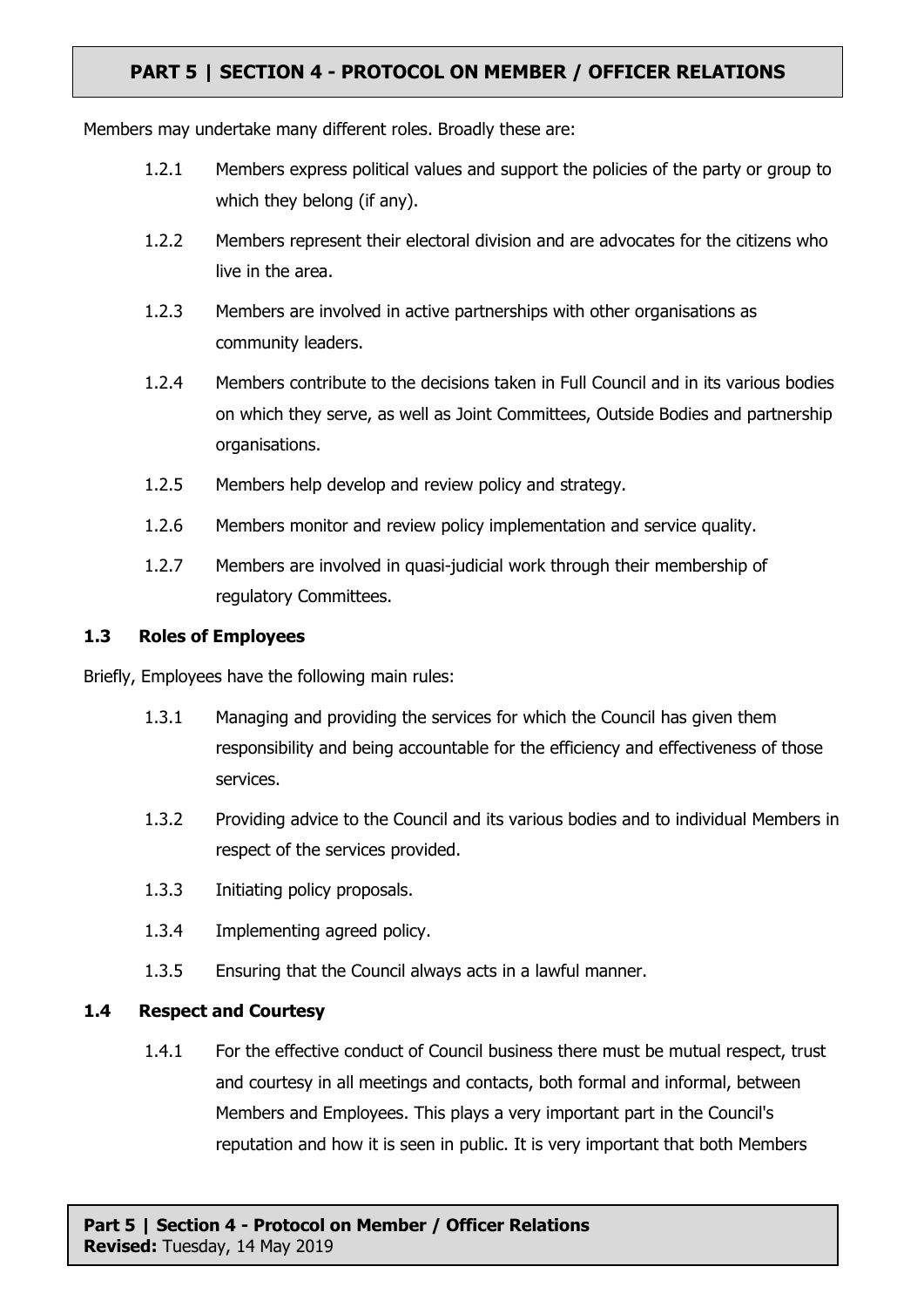and Employees remember their respective obligations to enhance the Council's reputation and to do what they can to avoid criticism of other Members, or other Employees, in public places.

### 1.4.2 **Undue Pressure**

- (a) It is important in any dealings between Members and Employees that neither should seek to take unfair advantage of their position.
- (b) In their dealings with Employees (especially junior Employees) Members need to be aware that it is easy for them to be overawed and feel at a disadvantage. Such feelings can be intensified where Members hold senior official and/or political office.
- (c) A Member should not apply undue pressure on an Employee either to do anything that he is not empowered to do or to undertake work outside normal duties or outside normal hours. Particular care needs to be taken in connection with the use of Council property and services.
- (d) Similarly, an Employee must neither seek to use undue influence on an individual Member to make a decision in his favour, nor raise personal matters to do with their job, nor make claims or allegations about other Employees. (The Council has formal procedures for consultation, grievance and discipline, and Employees have the right to report possible wrongdoing under the Council's Confidential Reporting Code).

### 1.4.3 **Familiarity**

- (a) Close personal familiarity between individual Members and Employees can damage the principle of mutual respect. It could also, intentionally or accidentally, lead to the passing of confidential information or information which should not properly be passed between them, such as personal details.
- (b) Such familiarity could also cause embarrassment to other Members and/or other Employees and even give rise to suspicions of favouritism.
- (c) For these reasons close personal familiarity must be avoided.

### 1.4.4 **Breach of Protocol**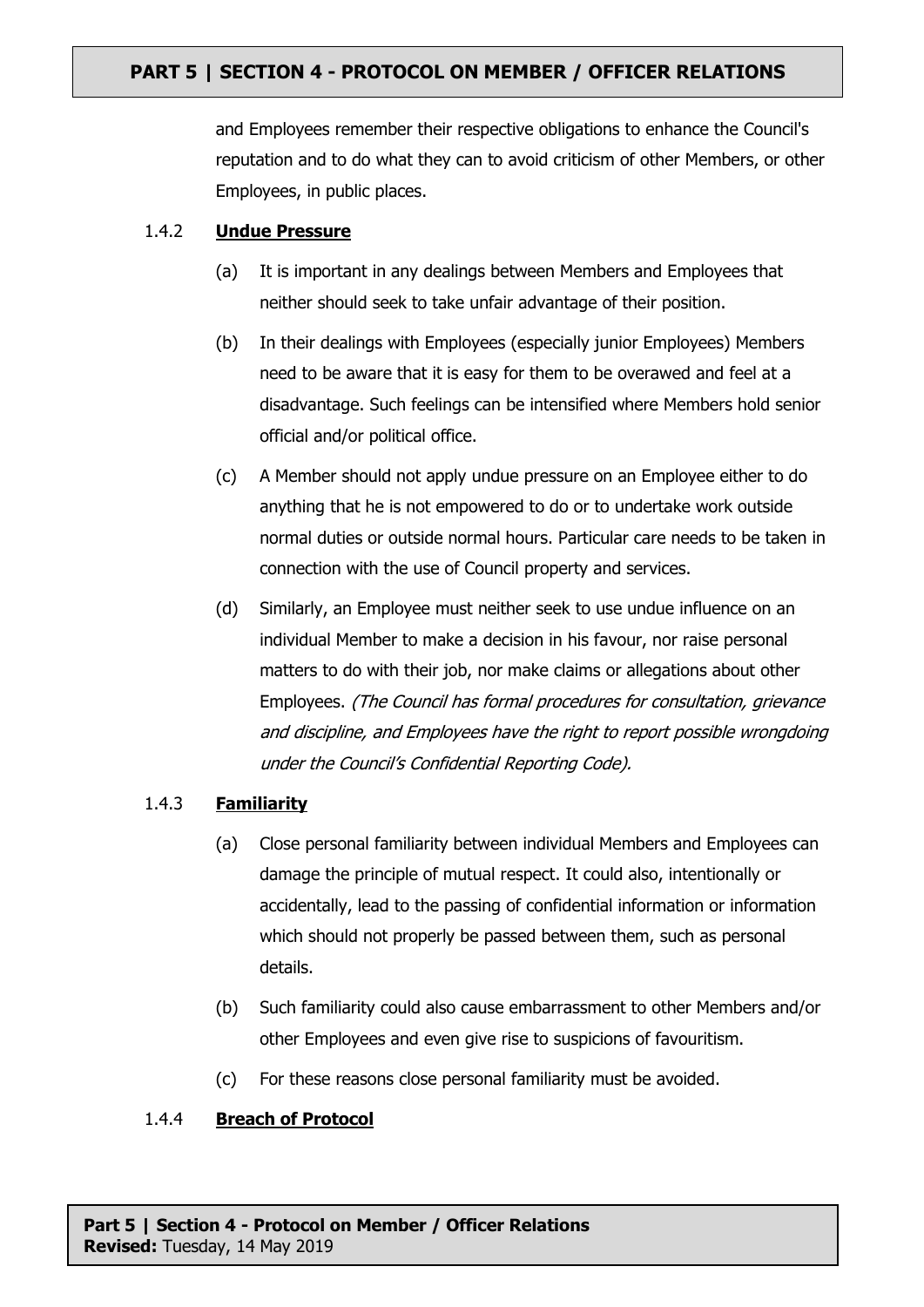- (a) If a Member considers that he has not been treated with proper respect or courtesy he may raise the issue with the Employee's line manager. If direct discussion with the manager does not resolve the complaint it should be referred to the Head of Service or Senior Leadership Team member responsible for the employee concerned. Breach of the Protocol may give rise to disciplinary proceedings against an Employee if the circumstances warrant it.
- (b) If an employee considers that a Member has contravened the protocol he should consult his line manager who will if necessary involve the relevant Head of Service or Senior Leadership Team member. In certain circumstances breach of the Protocol may also constitute a breach of the Members' Code of Conduct. If the breach is sufficiently serious this may warrant a formal reference to the Monitoring Officer as a complaint to be considered for potential investigation by an Assessment Sub-Committee. Many complaints will be capable of informal resolution. The Monitoring Officer or the Chief Executive will assist in this process if necessary.

#### **1.5 Provision of Advice and Information to Members**

- 1.5.1 Members are free to approach Employees of the Council to provide them with such information and advice as they may reasonably need in order to assist them in discharging their role as a Member of the Council. This can range from a request for general information about some aspect of the Council's activities to a request for specific information on behalf of a constituent.
- 1.5.2 Employees should always endeavour to respond to requests for information promptly and should in any event inform the Member if there is likely to be any appreciable delay in dealing with an enquiry. As a minimum the timescale for responding to correspondence should be observed i.e. either a full response or, if this is not possible, an acknowledgement that fully explains what is happening within 5 working days of the receipt of the enquiry.
- 1.5.3 The legal rights of Members to inspect Council documents are covered partly by statute and partly by common law.
- 1.5.4 The Access to Information Procedure Rules of the Constitution explain the position with regard to access to papers relating to the business of a Council body.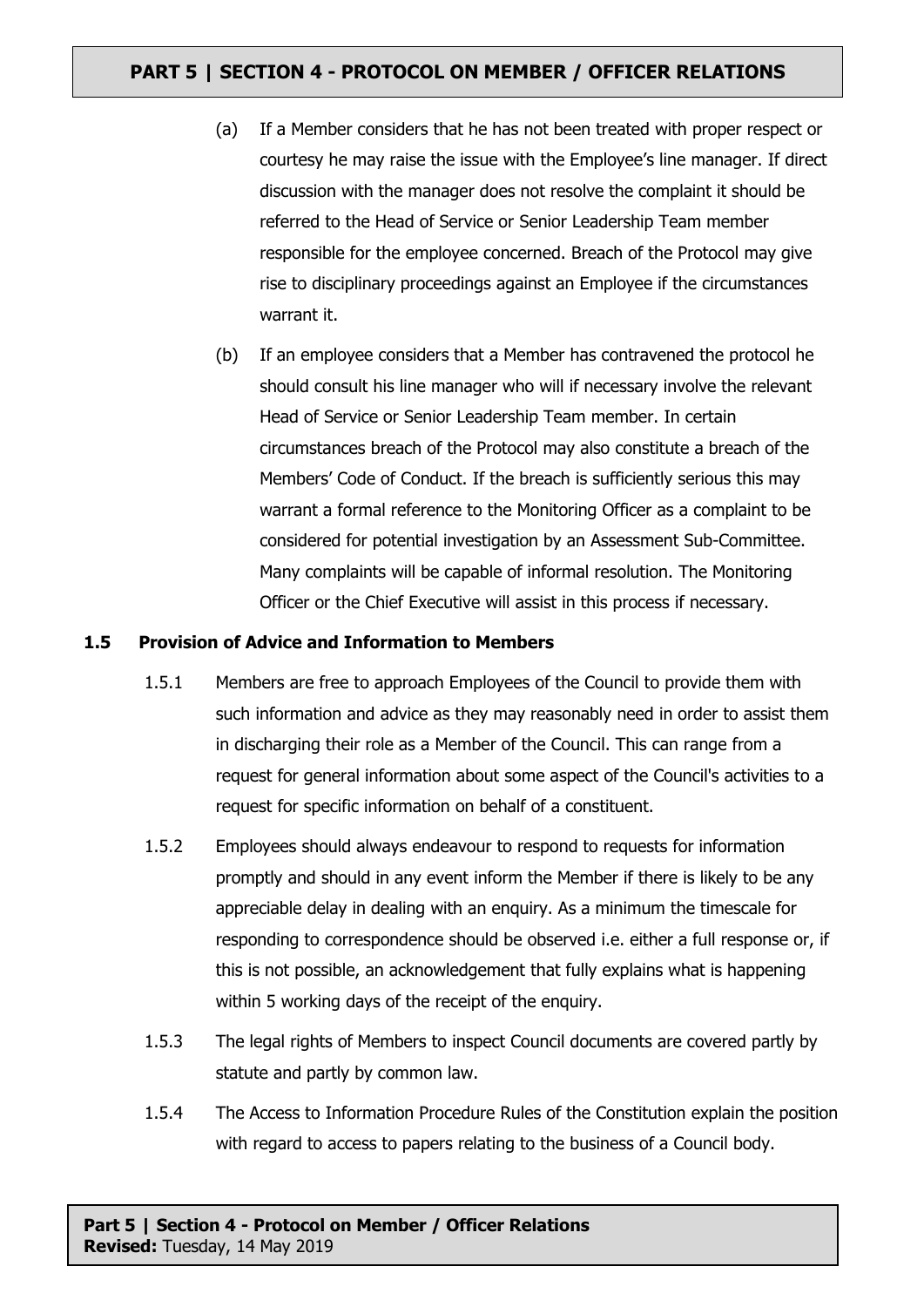- 1.5.5 The exercise of the common law right depends upon a Member's ability to demonstrate a "need to know". In this respect a Member has no right to "a roving commission" to examine any documents of the Council. Mere curiosity is not sufficient.
- 1.5.6 The information sought by a Member should only be provided by the respective Service as long as it is within the limits of the Service's resources. For their part, Members should seek to act reasonably in the number and content of the requests they make.
- 1.5.7 It is important for Services and their staff to keep Members informed both about the major issues concerning the Council and, more specifically, about issues and events affecting the area that he represents. Local Members should be informed about proposals that affect their electoral division and should also be invited to attend Council initiated events within their electoral division. (*Further details are* contained in the Local Member Consultative Charter, which is annexed to this Protocol).
- 1.5.8 If a Member asks for specific information relating to the work of a particular Service, and it appears possible or likely that at a subsequent meeting an issue could be raised or question asked on the basis of the information provided, then the appropriate Committee Chair concerned should be advised about the information provided.
- 1.5.9 Officers have to advise Members from time to time that a certain course of action cannot be carried out. Members sometimes assume that this is a case of Officers deliberately obstructing the wishes of politicians. In fact this is hardly ever the case. Officers are employed to give unbiased professional advice even if it is not what Members want to hear. They do this as much for the protection of Members as for any other reason. However, the mark of an effective Officer is that if they do have to give negative advice, this will be accompanied by suggestions as to how Members might achieve some or all of their objectives in other ways. Such Officers are invaluable to any Council.
- 1.5.10 Members may be entitled under the Freedom of Information Act 2000 to receive information which falls outside their common law rights based on the "need to know". Employees are encouraged to supply documents to Members without the need for a formal FOI request if it is apparent from the Member's enquiry that any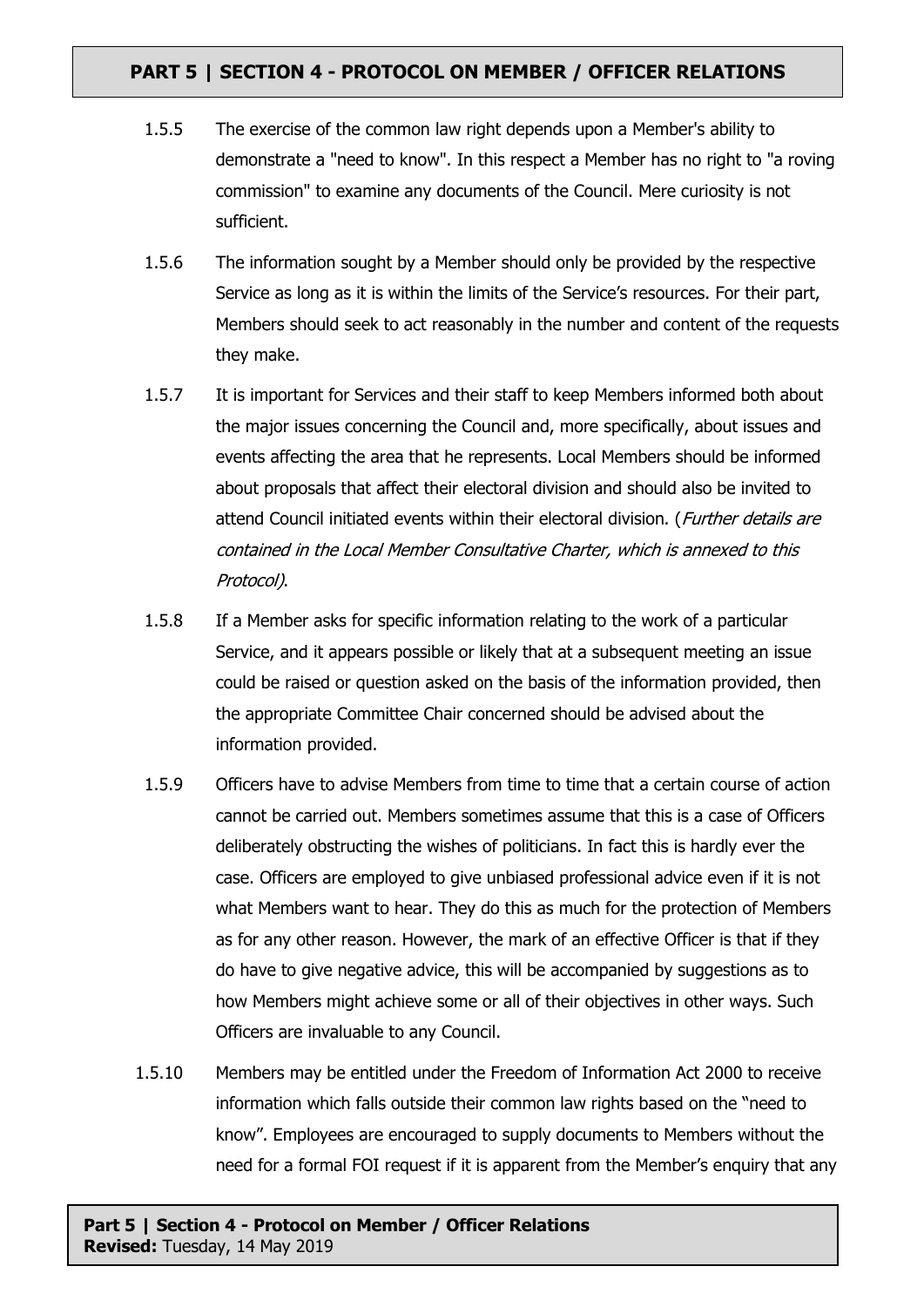individual would be entitled to receive such documentation. The Council's Head of Law and Democracy will be able to advise in consultation if necessary with the Monitoring Officer on whether any request would fall within the Freedom of Information Act.

### **1.6 Confidentiality**

- 1.6.1 In accordance with the Code of Conduct for Members, a Member must not disclose information given to him/her in confidence by anyone, or information acquired which he/she believes, or ought reasonably to be aware, is of a confidential nature, except where:
	- (a) he/she has the consent of a person authorised to give it;
	- (b) he/she is required by law to do so;
	- (c) the disclosure is made to a third party for the purpose of obtaining professional advice provided that the third party agrees not to disclose the information to any other person; or
	- (d) the disclosure is
		- (i) reasonable and in the public interest; and
		- (ii) made in good faith and in compliance with the reasonable requirements of the Authority.
- 1.6.2 Confidential Committee papers (pink papers) are to be treated as confidential information unless the relevant Committee resolves not to exclude press and public. Members are reminded that the author of the report makes the initial decision as to whether or not the papers are to be treated as confidential. The decision as to whether they remain confidential is for the Committee. Other information may be confidential because to disclose it would be against the Council's or the public interest. Information may also be confidential because of the circumstances in which it was obtained.
- 1.6.3 Information and correspondence about an individual's private or business affairs will normally be confidential.
- 1.6.4 Officers should make it clear to Members if they are giving them confidential information. If a Member is not sure whether information is confidential, he or she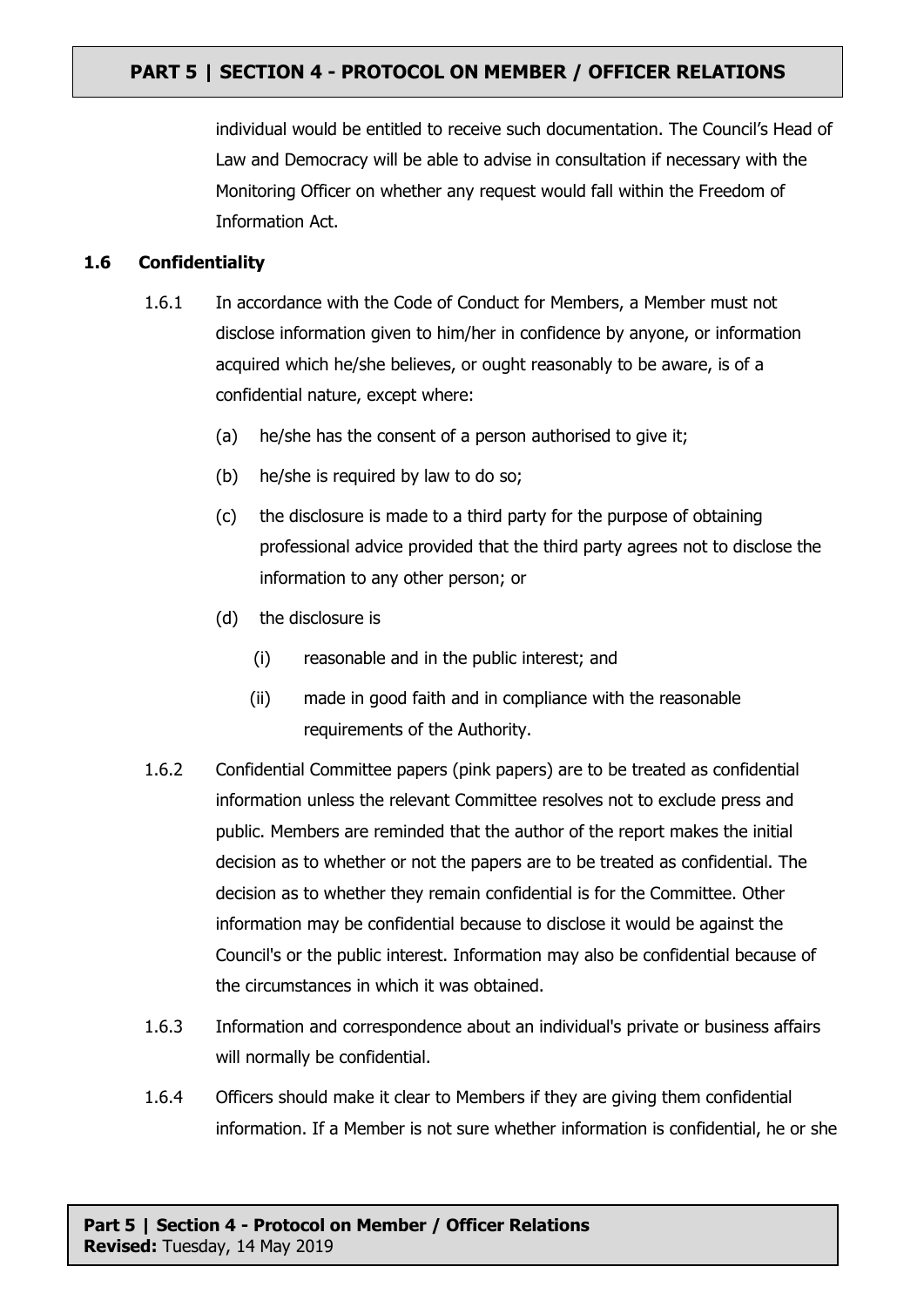should ask the relevant Officer, but treat the information as confidential in the meantime.

- 1.6.5 Any Council information provided to a Member must only be used by the Member in connection with the proper performance of the Member's duties as a Member of the Council.
- 1.6.6 If a Member receives confidential information and considers it should be disclosed to another person because it is reasonable and in the public interest to do so then he or she must first consult with the Monitoring Officer and shall not disclose the information without having regard to any advice given by that officer.

### **1.7 Provision of Support Services to Members**

1.7.1 The only basis on which the Council can lawfully provide support services (e.g. stationery, word processing, printing, photocopying, transport, etc) to Members is to assist them in discharging their role as Members of the Council. Such support services must therefore only be used on Council business. They should never be used in connection with party political or campaigning activity or for private purposes.

### 1.7.2 **Correspondence**

Official letters on behalf of the Council should be sent in the name of the appropriate Employee, rather than over the name of a Member. There are circumstances where a letter sent in the name of a Member is perfectly appropriate, for example, in response to a letter of enquiry or complaint sent direct to that Member. Letters which, for example, create obligations or give instructions on behalf of the Council should never be sent out in the name of a Member.

### 1.7.3 **Media**

Communication with the media can be an important part of a Member's workload. In general, Members provide comment and views while Employees provide factual information. If a Member is unsure about the circumstances of a particular issue he should contact the appropriate Strategic Leadership Team member or Head of Service concerned or ask the Press Office to do so.

#### **1.8 The Council's Role as Employer**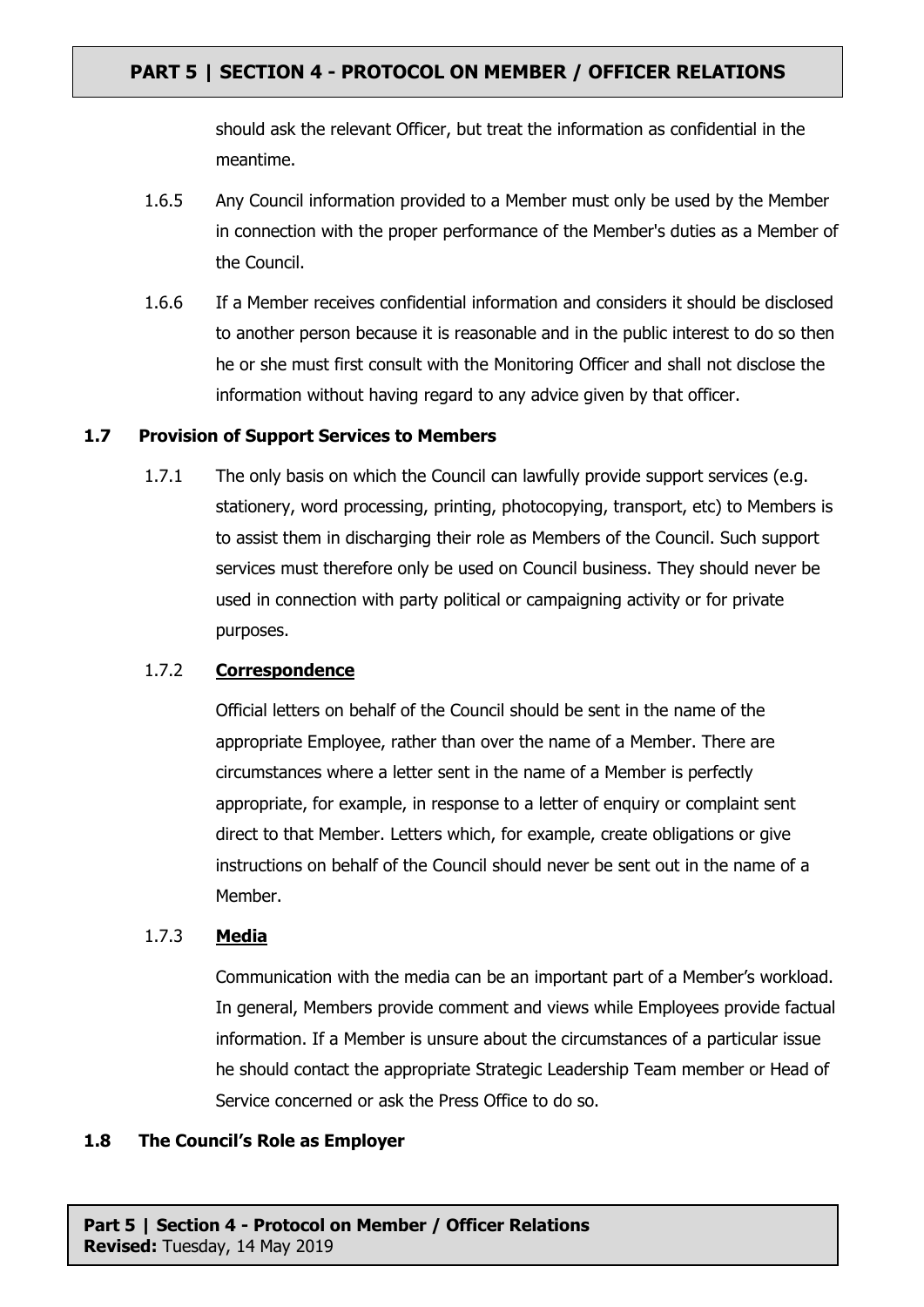1.8.1 In their dealings with Officers, Members should recognise and have regard to the Council's role as employer. Members should be aware that Officers could rely on inappropriate behaviour of a Member in an employment case against the Council.

### **1.9 Political Activity**

- 1.9.1 There are a number of constraints that apply to an employee who occupies a post that is designated as "politically restricted" under the terms of the Local Government and Housing Act 1989.
- 1.9.2 In summary, such employees are prevented from:
	- (a) being a Member of Parliament, European Parliament or local authority;
	- (b) acting as an election agent or sub-agent for a candidate for election as a member of any the bodies referred to in 1.9.2(a);
	- (c) being an officer of a political party or any branch of a political party or a member of any Committee or Sub-Committee of such a party or branch, if his duties would be likely to require him to:
		- (i) participate in the general management of the party or branch; or
		- (ii) act on behalf of the party or branch in dealings with persons other than members of the party;
	- (d) canvassing on behalf of a political party or a candidate for election to any the bodies referred to in 1.9.2(a);
- (e) speaking to the public with the apparent intent of affecting public support for a political party; and
- (f) publishing any written or artistic work of which he is the author (or one of the authors) or acting in an editorial capacity in relation to such works, or to cause, authorise or permit any other person to publish such work or collection - if the work appears to be intended to affect public support for a political party.
	- 1.9.3 It is common for party groups to give preliminary consideration to matters of Council business in advance of such matters being considered by the relevant decision making body. Employees may properly be called upon to support and contribute to such deliberations by party groups provided they maintain a stance which is politically impartial. Support may include a range of activities including briefings for Members relating to their roles e.g. chairperson or spokesperson.